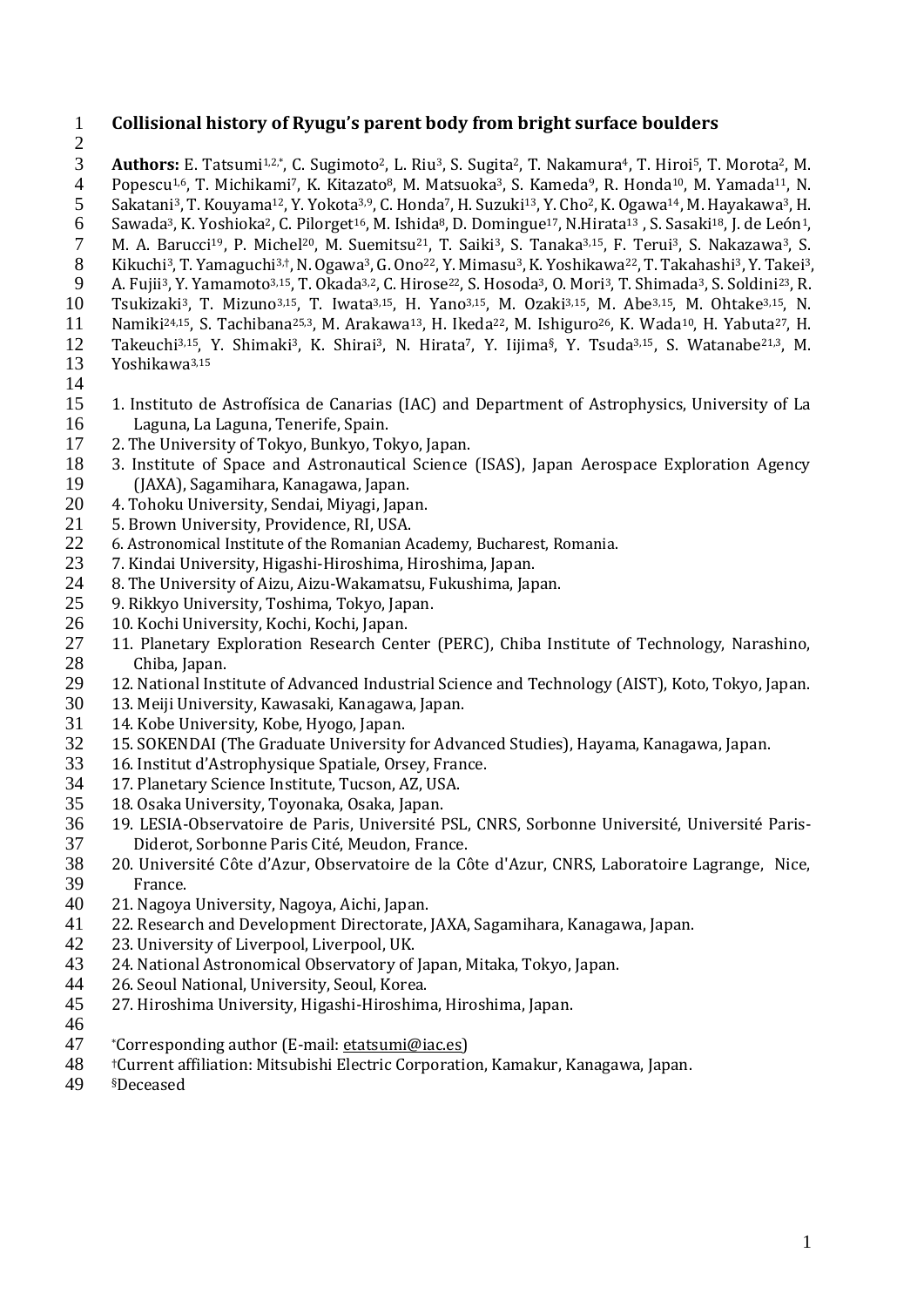- **Summary Paragraph** (201 words excluding references)
- 

 **(162173) Ryugu and other rubble-pile asteroids are likely re-accumulated fragments of much larger parent bodies that were disrupted by impacts. However, the collisional and orbital pathways from the original parent bodies to sub- kilometer rubble-pile asteroids are not yet well understood [1,2,3]. Here, we use Hayabusa2 observations to show that some of the bright boulders on the dark, carbonaceous ("C-type") asteroid Ryugu [4] are remnants of an impactor with a different composition as well as an anomalous portion of its parent body. The bright boulders on Ryugu can be classified into two spectral groups: most are featureless and similar to Ryugu's average spectrum [4,5], while others show distinct compositional signatures consistent with ordinary chondrites—a class of meteorites that originate from anhydrous-silicate-rich asteroids [6]. The observed anhydrous silicate-like material is likely the result of collisional mixing between Ryugu's parent body and one or multiple anhydrous-silicate-rich asteroid(s) before and during Ryugu's formation. In addition, the bright boulders with featureless spectra and less ultraviolet upturn are consistent with thermal metamorphism of carbonaceous meteorites [7,8]. They might sample a different thermal-metamorphosed regions, which the returned sample will allow us to verify. Hence, the bright boulders on Ryugu provide new insights into the collisional evolution and accumulation of sub-kilometer rubble-pile asteroids.**

#### **Main text** (1793 words excluding references)

 The near-Earth asteroids, Itokawa, Bennu, and Ryugu are rubble-pile asteroids that were formed by the gravitational re-accumulation of rock fragments made by collisional disruption of their parent body [1,2,3]. Asteroids are classified in two main spectral groups: 1) S-types, which are suggested to be composed of anhydrous-silicate-rich materials, and 2) C-types, which contain more carbon and hydrated minerals [9]. The delivery of organics and volatiles from the main asteroid belt has been hypothesized to explain the presence of the oceans and life on the Earth [10,11]. However, the transformation and mixture of materials from the main belt to the Earth crossing orbits is not well understood. Studies of exogenic matter on asteroids can provide some insight on the characteristics of catastrophic disruption of individual asteroids, such as projectile types and impact conditions. Here we report the discovery of bright boulders and discuss the implications on the history of material mixing on Ryugu.

 JAXA's Hayabusa2 spacecraft started its investigation of (162173) Ryugu in June 2018 [2]. The initial global observations of Ryugu with the telescopic optical navigation camera ONC-T with seven broad band filters ranging from 0.40 to 0.95 µm have revealed 88 that Ryugu's surface is uniformly dark (the geometric albedo is  $4.5\%$  at  $0.55 \mu m$ ) suggesting a thermally metamorphosed carbonaceous chondrite composition [4]. Similarly, Ryugu's near-infrared spectra are uniformly flat and low in reflectance with a weak absorption at 2.7 µm corresponding to a hydroxyl absorption, which is also consistent with heated carbonaceous chondrites [5]. After the initial global observations of Ryugu, Hayabusa2 conducted several high-resolution observations during proximity operations. As the spacecraft approached the surface, we resolved smaller structures in the ONC-T images, discovering numerous bright boulders at smaller scale (Fig. 1 and Extended Figure 1). Because of the uniformly dark nature of Ryugu, anomalous bright boulders on the surface are potentially exogenic material, which were first reported in 98 the initial observations [4]. Because mostly they are smaller than 10 m, however, spectral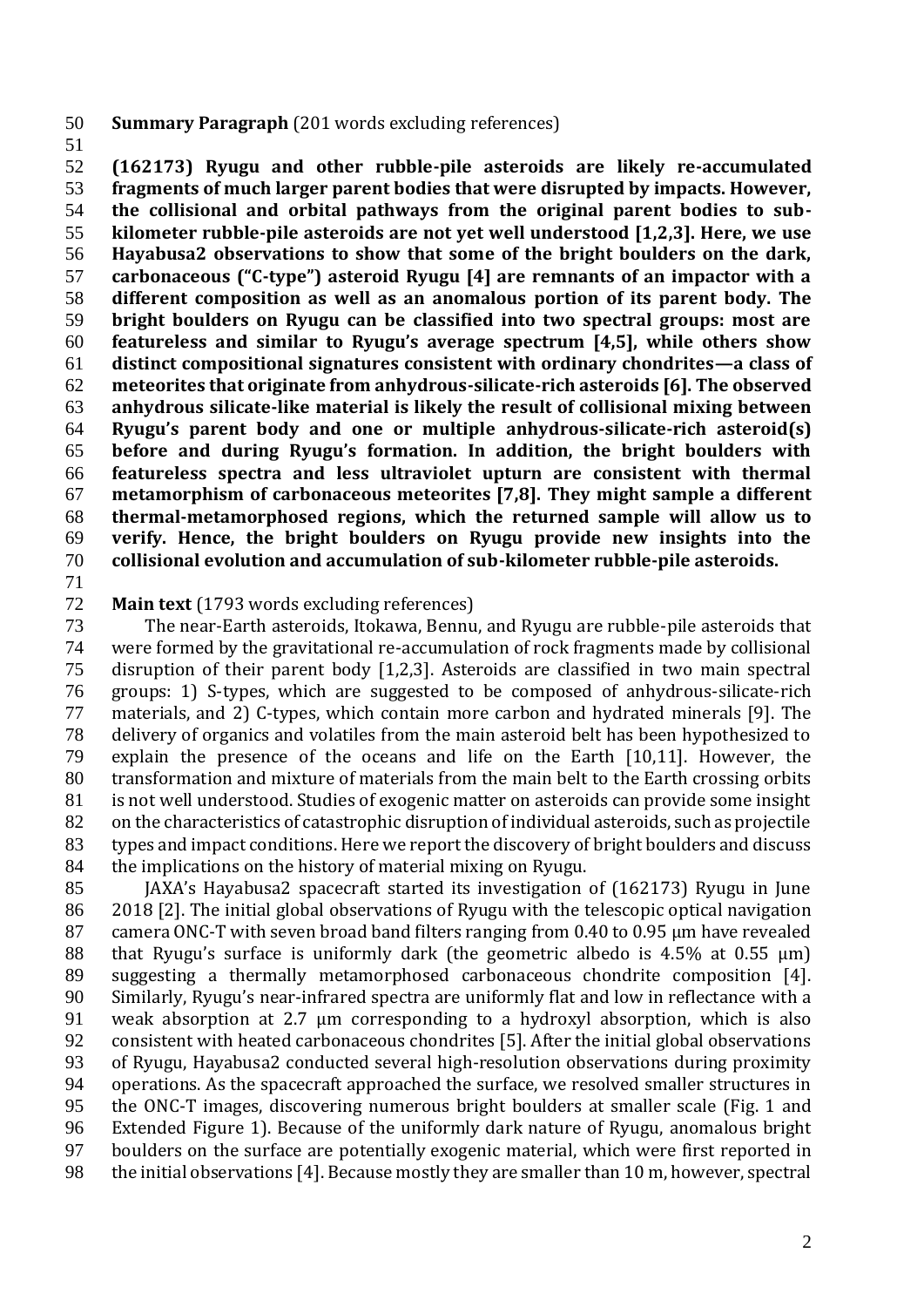characterizations have not been previously conducted and their compositions were not discussed in the initial analyses.

 We identified bright boulders as areas with peak normal albedo values >1.5 times brighter than Ryugu's globally averaged albedo, which corresponds to a peak normal albedo of >6.8% [Method 1], while the standard deviation in normal albedo is 4.1 – 5.0%. Bright boulders in high-resolution images exhibit inhomogeneous surface brightness (Fig. 1). The presence of fine dust covering the brighter layer, as observed during the touch- down operations [12], or different degree of space weathering [13] on different boulder parts due to possible motion and cracking could explain the variability in surface brightness. Figure 1(e) shows the cumulative size distribution of the bright boulders found in high-resolution images (down to 6 mm/pix) taken during the rover MINERVA-110 II deployment operation. The size distribution of boulders is expressed as  $N(>D) \propto D^{-\alpha}$ , 111 where *D* is the boulder diameter and  $\alpha$  is the power-law index. The power-law index  $\alpha$  > 2 is estimated for the bright boulders in each image [Extended Table 2], which is similar 113 to the entire boulder distribution in the same images [14]. The power-law index of  $\alpha > 2$  is compatible with laboratory impact fragments, suggesting that the bright boulders were produced by catastrophic disruption rather than cratering [15]. The ratio between the distribution of bright boulders and all boulders including bright boulders [14] suggests a 117 surface area ratio for bright boulders of  $\sim$  0.03 – 1% [Method 2].

 Using ONC-T multiband images taken on 3 to 4 October 2018 at an altitude of ~3 km  $~\sim$  0.3 m/pixel), the visible spectra of 21 bright boulders (M1 - M21) are examined [Extended Figure 2]. The spectra of bright boulders are classified into two groups 121 depending on the presence or absence of an absorption towards 1 µm [Supplementary Information], which is indicative of the presence of silicates; Six out of 21 bright boulders show the mafic-silicate-like absorption (S-type bright boulders; Fig. 2), while the rest are featureless at 1 µm (C- or X-type bright boulders) [16]. The majority of bright boulders have featureless spectral shapes categorized into C/X-types. The spectral trend is continuous with the global spectra of Ryugu, suggesting that C/X-type bright boulders may not be exogenous but an original constituent of Ryugu or its parent body, despite the higher than average albedo. All the C/X-type bright boulders have less upturn towards ul 129 band (0.40 µm), while the average spectrum shows strong upturn in shorter wavelengths. Because the visible to near-infrared spectrum of Ryugu suggests compatibility with thermally metamorphosed carbonaceous chondrites [4,5], It is important to discuss if the spectral variety in C/X-type bright boulders can be explained by an endogenic process. The spectral shapes of the C/X-type bright boulders are compared with laboratory heating experiments on the hydrated carbonaceous chondrites Murchison and Ivuna [7,8] (Fig. 3). Comparisons are made in the spectral slope from 0.55 to 0.86 µm and the degree of upturn in ultraviolet (UV index) space. During the heating of hydrous 137 carbonaceous chondrites, the UV index first increases until 600 – 700 °C. This is due to the decomposition of hydrated phases and carbonization/graphitization of carbonaceous material. The UV index then decreases by formation of Fe-bearing secondary olivine and small FeNi metal particles and a decrease in carbon abundance by oxidation [17,18]. These spectral characteristics suggest a possible connection between the different spectral features of bright boulders and different degrees of thermal metamorphism. More specifically, the overall direction and range of spectral variation observed among C/X-type bright boulders in the UV-index/spectral slope space can be reproduced by those heating experiments. It is noted, however, that specific meteorite types or metamorphism temperatures cannot be determined solely based on the spectra. The C/X-type bright boulders may have experienced different thermal histories in the parent body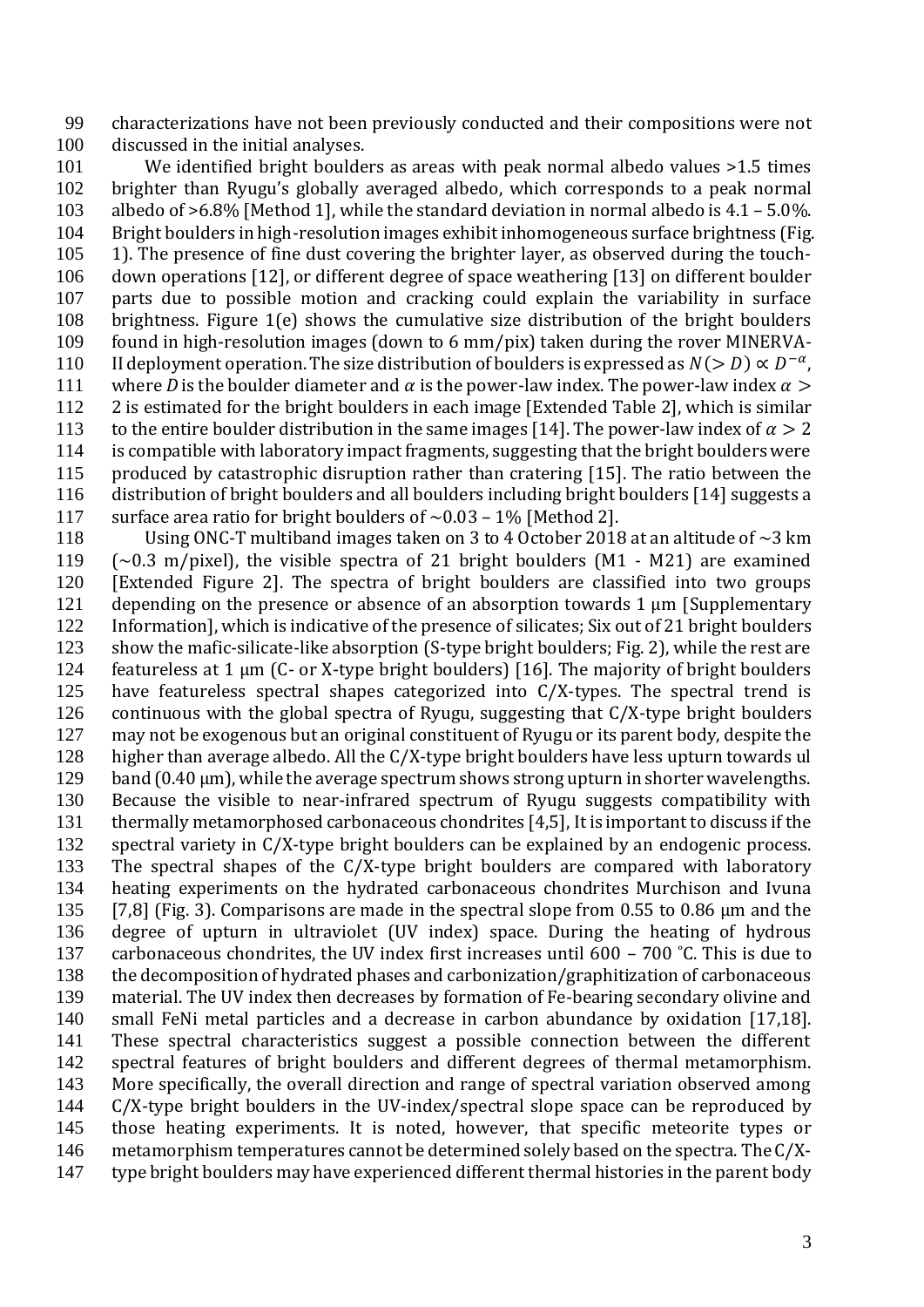148 through heating by decay of short-lived radionuclide  $^{26}$ Al [19] or/and impact [4]. Those C/X-type bright boulders could be sampled from different parts of the parent body during its catastrophic disruption and subsequent re-accumulations. The returned sample analyses will provide us strong constraints on this senario.

 The normal albedos of S-type bright boulders range between 9 – 22%, while those of C/X-type bright boulders range between 5 – 10% [Extended Table 1]. The average 154 geometric albedo of S-type asteroids is  $22.3 \pm 7.3\%$  and that of V-types is  $36.2 \pm 10.0\%$  [20], supporting the designation that S-type bright boulders are similar to S-type asteroids regarding albedo. Large difference in spectrum and albedo suggest the S-type bright boulders are exogeneous material. The spectra of S-type bright boulders overlap with both ordinary chondrite (OC) and Howardite-Eucrite-Diogenite meteorite (HED) spectra. Furthermore, because both HEDs and OCs display a wide range of spectral variations in this visible color range, near-infrared spectral information is necessary for placing compositional constraints on them. Although near-infrared spectrometer NIRS3 also observed the S-type bright boulders, due to the larger footprint compared with the size of the bright boulders, we examined linear mixture of meteorite spectra with the average spectrum of Ryugu to compare meteorite spectra with the NIRS3 observations. The mixture is comprised of 99% the average Ryugu spectrum and 1% of the meteorite spectrum to mimic the footprint area covered by the bright boulder. To clarify any absorption caused by the bright boulders, the spectrum including the bright boulder is 168 normalized by the spectrum of an adjacent area. After this normalization, the 2-um band depth is measured [Method 3]. The linearly mixed spectra with HEDs display a 2-μm 170 feature with a 2.5  $\pm$  1.0% absorption, while the mixed spectra with the OCs display a 2- $\mu$  m feature with 0.6 ± 0.3% absorption (Fig. 4). The bright boulders' band characteristics are consistent with either OCs or HEDs, although bright boulders do not present a strong 173 2 µm band absorption. Considering the albedo values and the small or no 2-µm band absorption, they are more spectrally similar to olivine-rich OCs. Those S-type bright boulders could originate from S-type asteroids, because S-type asteroids are the most abundant in the inner asteroid main belt [21] where Ryugu may have originated [22]. Moreover, more than half of the Nysa-Polana complex, which is Ryugu's likely source family [4], is populated by S-type members with similar orbital elements to C-type members [23]. Thus, the collisional mixture between C- and S-type asteroids inside the Nysa-Polana complex is highly likely.

 Possible origins for the S-type exogenous materials on Ryugu are: 1) they are remnants from the collision at the origin of Ryugu between its parent body and anhydrous-silicate-rich asteroid(s) in the main belt, or 2) they landed at small relative velocity during Ryugu's subsequent orbital evolution. To examine the probability of these hypotheses, comparisons are made with the impact statistical estimates. Four to six S- type bright boulders >0.5 m in diameter have been found in the search area, covering  $187 \sim 40\%$  of the entire surface. For an OC-like boulder to land on the surface without disruption requires the collision speed < 0.2 km/s [Method 4]. For 10 to 15 projectiles  $>0.5$  m in diameter to collide Ryugu at <0.2 km/s , 10000 – 15000 of similar-sized asteroids including 2 - 8 projectiles 23 – 28 m in diameter would also hit Ryugu. This estimate is based on the mean impact velocity distribution between the main-belt asteroids [24] and the exponent of -2.55 for the cumulative size distribution of main-belt asteroids [25]. A projectile of 23 – 28 m is about the critical size of an impactor to disrupt Ryugu catastrophically (assuming the catastrophic disruption threshold, which is the specific energy required to disperse the targets into pieces smaller than the half mass of 196 the original mass,  $Q_D^* \sim 800$  J/kg, [26]). The soft landing (e.g.,  $\leq 0.2$  km/s) of several meter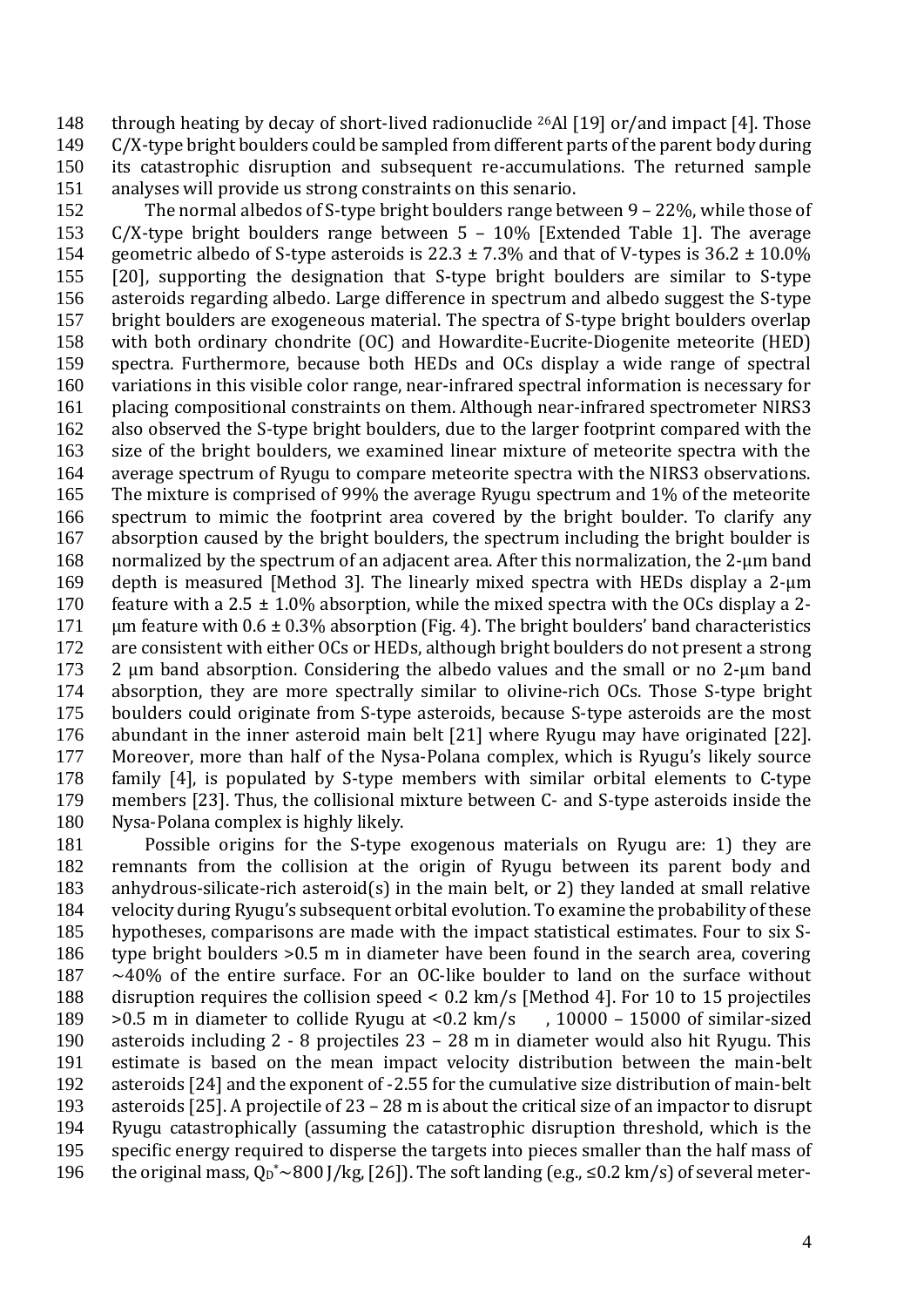sized objects, during which the impactor does not break up, is much less frequent than the collision of 25-m-sized objects, which would catastrophically disrupt a 1-km body. Thus, all the S-type bright boulders cannot be accreted on Ryugu's surface well after the asteroid was formed; they had to be incorporated in Ryugu's parent body during its catastrophic disruption or before. Furthermore, for a fixed impact speed, a catastrophic disruption event of a larger body involves a larger fraction of projectile, which favors survived exogenic materials since the projectile/target mass ratio of a catastrophic  $\;$  disruption event is larger (i.e., a larger  $\mathsf{Q}_{\texttt{D}}$ \*) for a larger target [26].

 Overall, the bright boulders with different spectral types might constitute a witness 206 of the collision between the parent body of Ryugu and one or multiple anhydrous-silicate-207 rich asteroid(s) that led to the formation of Ryugu. Even though several similarities have been discussed between Ryugu and Bennu, such as the region of origin in the main belt [24,27], albedo, and thermal inertia [3,4], the discovery that many of bright boulders on 210 Bennu and Ryugu with anhydrous spectra exhibit different strengths in the 2-um band absorption [28] indicates that Ryugu has gone through a collisional evolution track different from that of Bennu and perhaps also has a different original parent body. The possible minor presence of bright materials in returned sample may provide a key to

reveal Ryugu's orbital and collisional evolution history.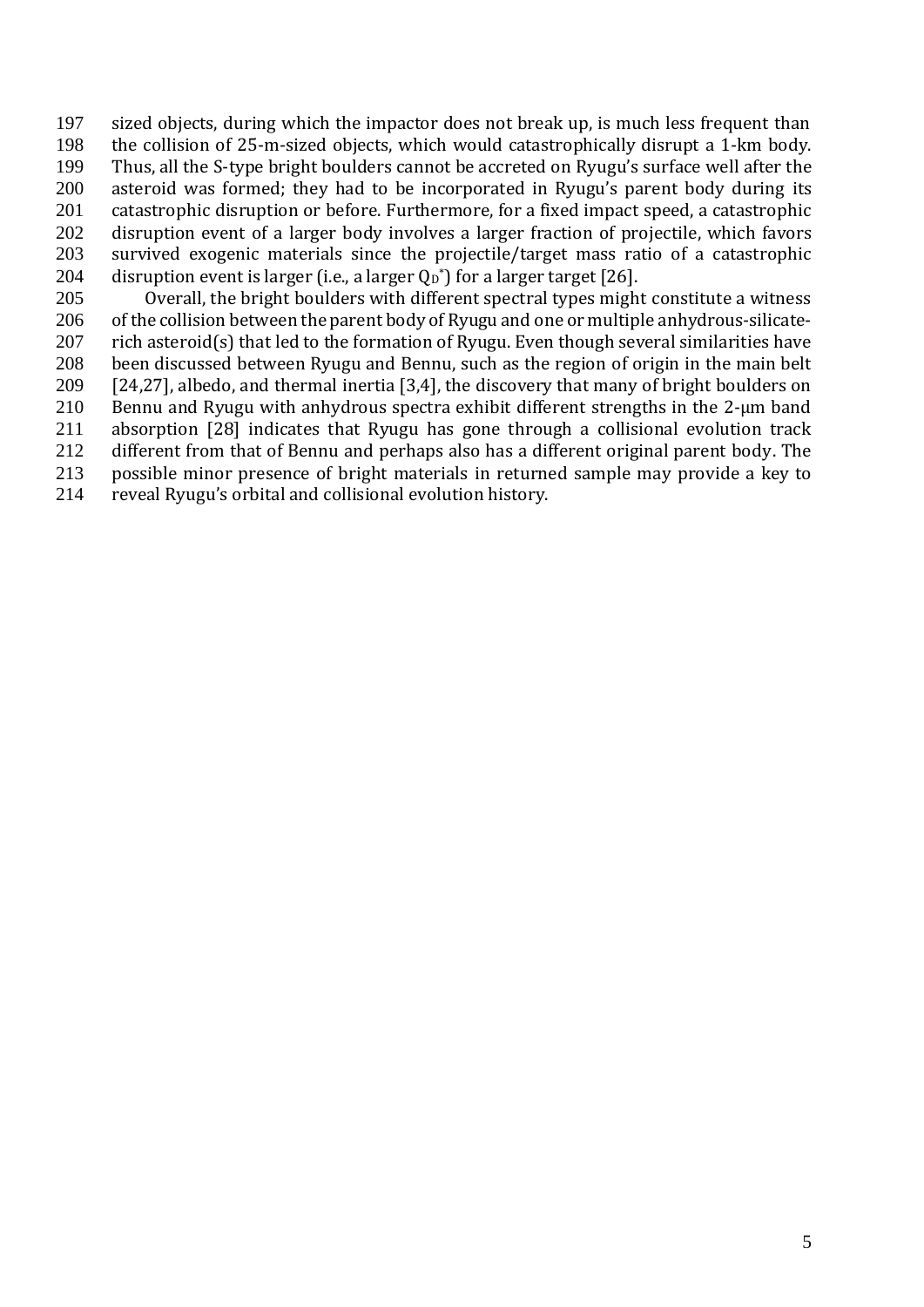# **Main References:**

- [1] Fujiwara, A. et al. The rubble-pile asteroid Itokawa as observed by Hayabusa. *Science* **312**, 1330-1334 (2006).
- [2] Watanabe, S. et al. Hayabusa2 arrives at the carbonaceous asteroid 162173 Ryugu— A spinning top–shaped rubble pile. *Science* **364**, 268-272 (2019).
- [3] Lauretta, D. S. et al. The unexpected surface of asteroid (101955) Bennu. *Nature* **568**, 55 (2019).
- [4] Sugita, S. et al. The geomorphology, color, and thermal properties of Ryugu: Implications for parent-body processes. *Science* **364**, eaaw0422 (2019).
- [5] Kitazato, K. et al. The surface composition of asteroid 162173 Ryugu from Hayabusa2 near-infrared spectroscopy. *Science* **364**, 272-275 (2019).
- [6] Nakamura, T. et al. Itokawa dust particles: a direct link between S-type asteroids and Ordinary Chondrites. *Science* **333**, 1113-1116 (2011).
- 229 [7] Hiroi, T. et al. Thermal metamorphism of the C, G, B, and F asteroids seen from the 0.7 μm, 3 μm, and UV absorption strengths in comparison with carbonaceous chondrites. *Meteoritics & Planetary Science* **31**, 321-327 (1996).
- 232 [8] Hiroi, T. et al. Reflectance spectra (UV-3µm) of heated Ivuna (CI) meteorite and newly identified thermally metamorphosed CM chondrites. *Lunar and Planetary Science Conference XXVII*, 551-552 (1996).
- [9] Bowell, E., and Zellner, B. Polarizations of asteroids and satellites. In *Planets, stars and nebulae studied with photopolarimetry* (pp. 381-404). Univ. of Arizona Press Tucson (1974).
- [10] Marty, B. et al. Origins of volatile elements (H, C, N, noble gases) on Earth and Mars in light of recent results from the ROSETTA cometary mission. *Earth and Planetary Science Letters* **441**, 91-102 (2016).
- [11] Sarafian, A. R. et al. Early accretion of water in the inner solar system from a carbonaceous chondrite–like source. *Science* **346**, 623-626 (2014).
- [12] Morota, T. et al., Surface evolution of C-type asteroid 162173 Ryugu revealed from global mapping and touchdown operation of Hayabusa2, *Science* (accepted).
- [13] Sasaki, S. et al. Production of iron nanoparticles by laser irradiation in a simulation of lunar-like space weathering, *Nature* **410**, 555-557(2001).
- [14] Michikami et al. Boulder size and shape distributions on asteroid Ryugu. *Icarus* **331**, 179-191 (2019).
- [15] Michikami et al. Fragment shapes in impact experiments ranging from cratering to catastrophic disruption. *Icarus* **264**, 316-330 (2016).
- [16] Bus, S. J. and Binzel, R. P. Phase II of the small main-belt asteroid spectroscopic survey: A feature-based taxonomy. *Icarus* **158**, 146-177 (2002).
- [17] Nakamura, T. et al. Post-hydration thermal metamorphism of carbonaceous chondrites. *Journal of Mineralogical and Petrological Sciences* **100**, 260-272. (2005)
- [18] Applin, D. M. et al. Ultraviolet spectral reflectance of carbonaceous materials. *Icarus*  **307**, 40 – 80. (2018).
- [19] Grimm, R. E. and McSween Jr, H. Y. Water and thermal evolution of carbonaceous chondrite parent bodies. *Icarus* **82**, 244-280 (1989).
- [20] Mainzer, A. et al. NEOWIDE observations of near-Earth objects: preliminary results. *The Astrophysical Journal* **743**, 156 (2011).
- [21] DeMeo, F. and Carry, D. Solar System evolution from compositional mapping of the asteroid belt. *Nature* **505**, 629-634 (2014).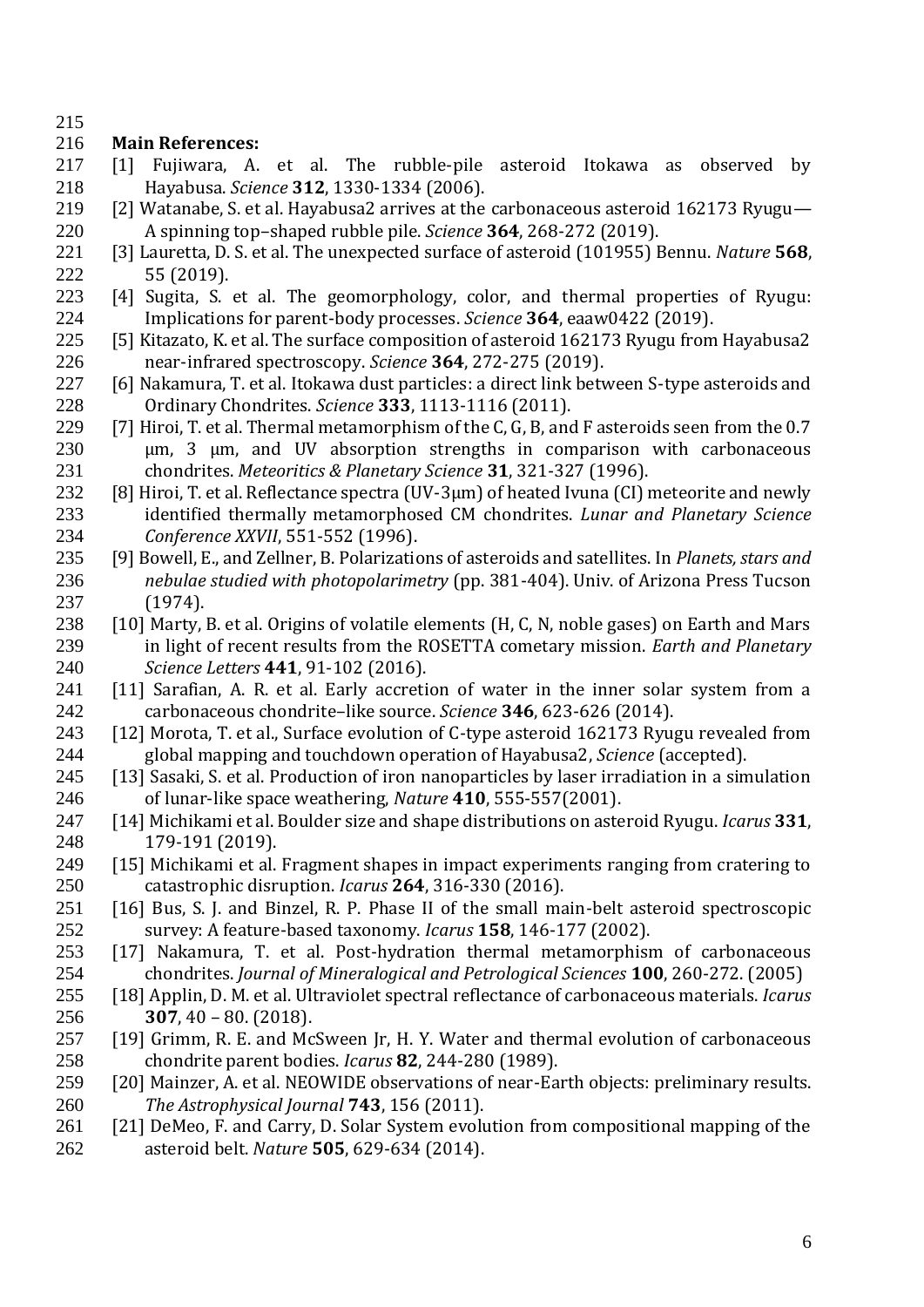- [22] Campins, H. et al. The origin of asteroid 162173 (1999 JU3). *The Astronomical Journal* **146**, 26 (2013).
- [23] Cellino, A. et al. The puzzling case of the Nysa–Polana family. *Icarus* **152**, 225-237 (2001).
- [24] Bottke Jr, W. F. et al. Velocity distributions among colliding asteroids. *Icarus* **107**, 255-268 (1994).
- [25] Bottke Jr, W. F. et al. The fossilized size distribution of the main asteroid belt. *Icarus* **175**, 111-140 (2005).
- [26] Jutzi, M. et al. Fragment properties at the catastrophic disruption threshold: The effect of the parent body's internal structure. *Icarus* **207**, 54-65 (2010).
- [27] Campins, H. et al., The origin of asteroid 101955 (1999 RQ36). *The Astrophysical Journal Letters* **721**, L53 – L57 (2010).
- [28] DellaGiustina, D. et al., Material from (4) Vesta on Asteroid (101955) Bennu. *Nature Astronomy* (in revision).

# **Acknowledgements:**

 The Hayabusa2 spacecraft was developed and built under the leadership of JAXA, with contributions from DLR and CNES, and in collaboration with NASA, Nagoya Univ., Univ. of Tokyo, NAOJ, Univ. of Aizu, Kobe Univ., and other universities, institutes, and companies in Japan. We also thank many engineers, including Noriyasu Inaba of JAXA and Tetsuya Masuda, Seiji Yasuda, Kouta Matsushima, and Takeshi Ohshima of NEC Corp. for their dedicated work on the Hayabusa2 mission, Koshi Sato at NEC Corp. for ONC development, and Shingo Kashima at NAOJ for optical calculations. Funding: ET acknowledges financial support from the project ProID2017010112 under the Operational Programmes of the European Regional Development Fund and the European Social Fund of the Canary Islands (OP-ERDF-ESF), as well as the Canarian Agency for Research, Innovation and Information Society (ACIISI). SW, TMo, MAr, TO, TN, NN, MAb, SSa, and SSu were supported by KAKENHI from the JSPS (Grant Nos. 17H06459, 19H01951, 16H04044, 19K03958, and 18H01267) and the JSPS Core-to-Core program "International Network of Planetary Sciences". TH acknowledges funding support from NASA Emerging World/Planetary Data Archiving and Restoration. DD acknowledges funding through the NASA Hayabusa2 Participating Scientist Program (grant number NNX16AL34G), and NASA's Solar System Exploration Research Virtual Institute 2016 (SSERVI16) Cooperative Agreement (NNH16ZDA001N) for TREX (Toolbox for Research and Exploration). PM and MAB acknowledge funding support from the French space agency CNES. PM also acknowledges funding from Academies of Excellence: Complex systems and Space, environment, risk, and resilience, part of the IDEX JEDI of the Université Côte d'Azur.

# **Author contributions:**

 E.T. coordinated coauthor contributions, led the ONC data analyses and interpretations.; ONC data acquisitions and reductions: R.H., N.S., Y.Yo., M.Y., S.Su., T.Mo., S.Ka. H.Sa., M.M., T.K., E.T., C.Ho., K.O., H.Su., M.I., K.Yoshio, M.H, Y.C., C.S., and M.S.; NIRS3 data acquisitions and reductions: L.R., K.K., C.P., T.I., M.Ab. and M.Oh.; Shape modeling and spacecraft trajectory: N.H.(Kobe), N.H.(Aizu). And Y.Ya.; Science operations of spacecraft: S.Tan., F.T., S.N., S.K., T.Y., N.O., G.O., Y.M., K.Yoshik., T.T., Y.Ta., A.F., H.T., Y.Ya., T.O., M.Y., Y.S., K.S., N.H.(Kobe), Y.I., K.O., C.H., S.H., O.M., H.S., T.Sh., S.So., R.T., T.I., M.H., H.Y., M.Oz., M.Ab., M.Yo., T.Sa., S.W., and Y.Ts.; Project administration: Y.Ts., S.W., M.Yo., T.Sa., S.Tan., F.T., S.N., Y.Ya., K.K., S.Su., N.N., M.Ab., S.Tac, M.Ar., H.I., M.I., and K.W.; Interpretation and writing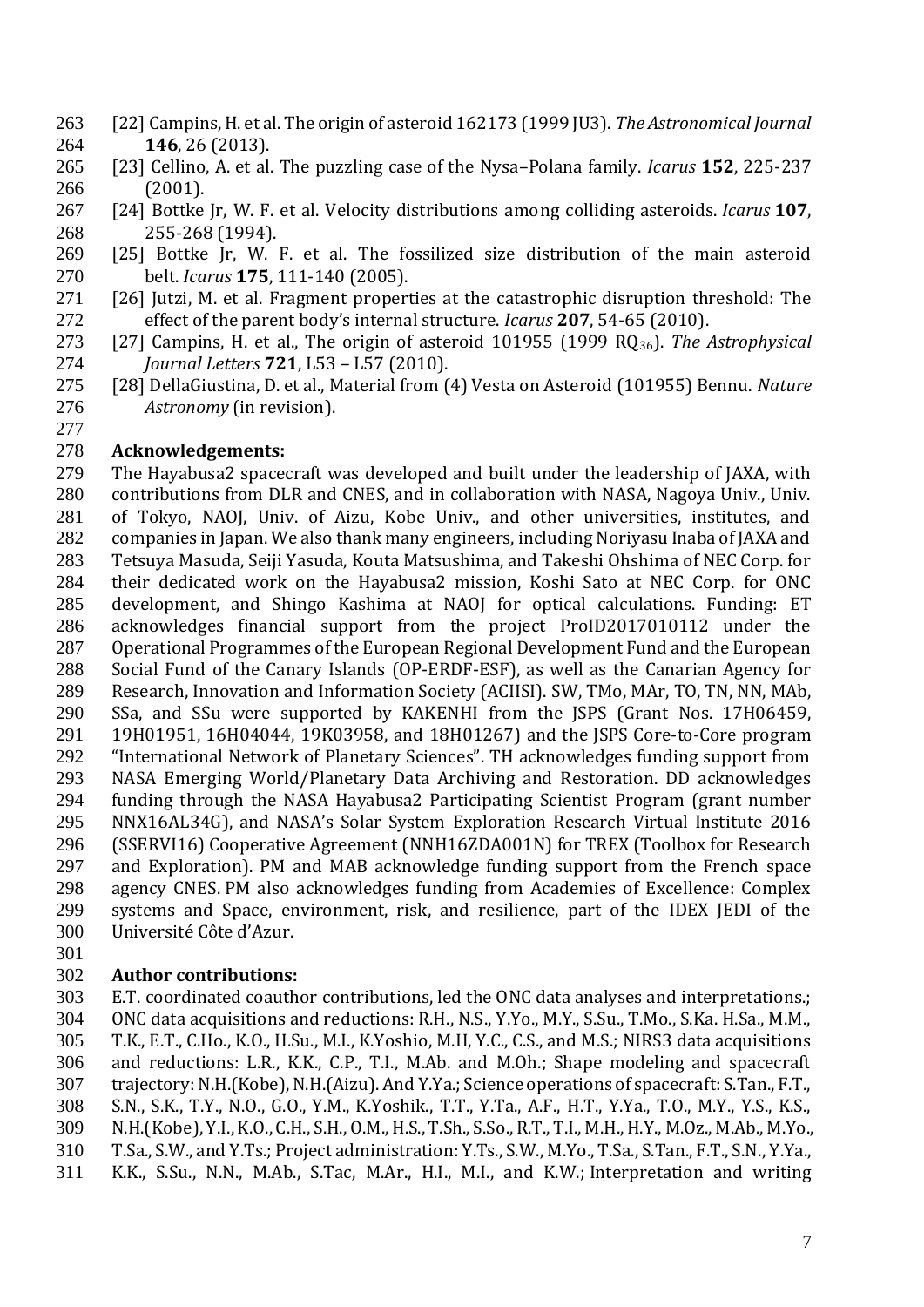- 312 contribution: E.T., C.S., L.R., T.N., S.Su., T.Mo., M.P., M.M., S.W., T.H., M.T., N.S., D.D., M.A.B., 313 P.M., H.Y. and J.d.L. All authors discussed the results and commented on the manuscript.
- P.M., H.Y. and J.d.L. All authors discussed the results and commented on the manuscript.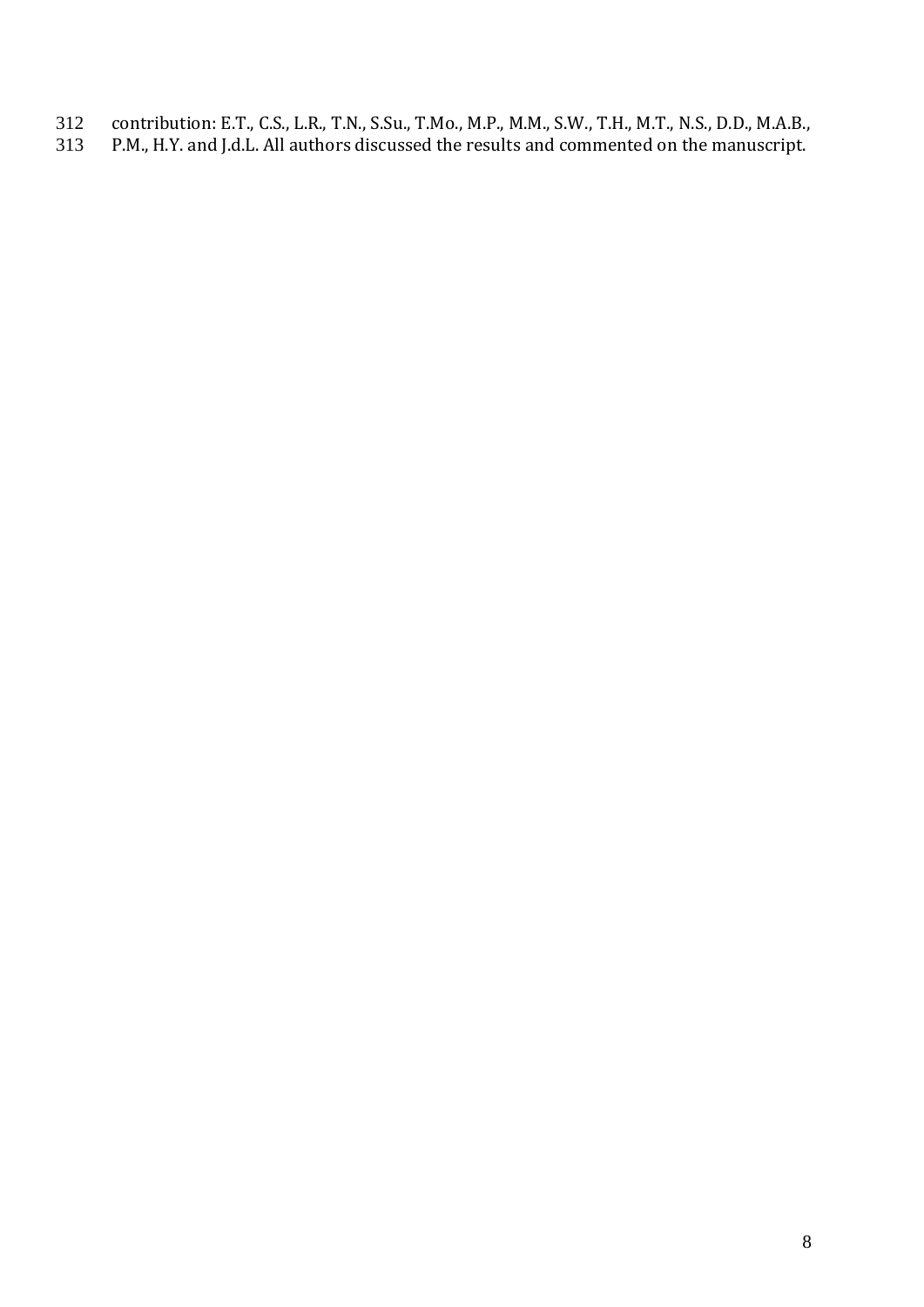## **Main figure legends**

 **Figure 1. Bright boulders observed by ONC-T**. (a) hyb2\_onc\_20190221\_215938 (10 mm/pixel), (b) hyb2\_onc\_20190221\_215222 (13 mm/pixel), (c) hyb2\_onc\_20190221\_213610 (25 mm/pixel), (d) The largest bright boulder (M6) during the SCI deployment operation: 07902\_20190420130002 (48 mm/pixel). (e) Cumulative size distribution *N(>D)* of bright boulders (BB) from different image resolutions (dashed lines) compared with that of general boulders (dotted) in [14] during the MINERVA-II deployment operation. Same color plots are derived from the same image. The gray dashed lines indicate the power law fits to the boulder counts. The cumulative size 323 distribution power-index  $\alpha > 2$  is consistent with that of the size distribution of fragments produced by catastrophic disruption [SM2].

 **Figure 2. Visible spectral variety of S-type bright boulders.** (a) Spectra of the S-type 327 bright boulders normalized at 0.55 µm. They are offset by 1 for clarity. (b) Visible spectral slope (0.40 µm (ul) to 0.95 µm (p)) and PC2' diagram used for classification of the bright boulder spectra [Supplementary Information]. The index PC2' was defined from the principal component analysis on the main belt asteroids indicating an absorption towards 1 µm [16]. S-type bright boulders have positive PC2' values representing the absorption towards 1 µm. Color comparison of bright boulders (S-types: red diamonds, C/X-types: yellow squares) with taxonomy classes [16] (black dots) and laboratory measured meteorite spectra (OCs: blue dots, HEDs: light blue dots, and carbonaceous chondrites: gray dots) [Supplementary Information] are also shown in this space. Meteorite samples are distributed over a large area. S-type bright boulders are well inside of these HED and OC meteorite distributions.

 **Figure 3. Visible spectral variety of C/X-type bright boulders.** C/X-type bright boulders (black diamonds) compared with the heating experiments on carbonaceous chondrites (Ivuna: blue and Murchison: red) [7, 8] in the spectral slope from 0.55 to 0.86 um (v-to-x slope) and the ultraviolet (UV) index (the upturn of ul-band (0.40 µm) compared with the continuum line defined by v-to-x slope) space. Black cloud describes the deviation of the global spectra of Ryugu from the home position  $\sim 20$ km) observation, which is slightly shifted towards more UV up-turn. The gray line shows the 1-sigma (68% probability) of spectral distribution and the white cross indicates the average spectrum of Ryugu. 

 **Figure 4. S-type bright boulders absorptions at p-band (0.95 µm), Band I depth, observed by ONC-T and 2-µm band depth , Band II depth, observed by NIRS3.** The Band I depth is absorption at p band (0.86 µm) based on the extrapolated value from v- to-w (0.55 to 0.70 µm) slope. The Band II depth of a bright boulder is determined from the NIRS3 spectra after normalization with a spectrum of adjacent area. The band II depth is defined as the absorption at 2 µm from the continuum defined by the interpolation of 355 the normalized reflectance at 1.8 µm and 2.5 µm. Bright boulders occupying  $\gtrsim$  1% of the 356 NIRS3 footprint are shown in black diamonds and those occupying  $\lesssim 0.5\%$  are shown in gray diamonds. To compare those spectra with the small occupancy of the bright boulder in the footprint area, the laboratory measured meteorite spectra (OCL: L chondrite, OCLL: LL chondrite, OCH: H chondrite, and HEDs) [Supplementary Information] are linearly mixed with the average Ryugu spectrum, assuming the area of meteorites is 1% of the spectrometer footprint. The dashed line indicates the Ryugu average absorption.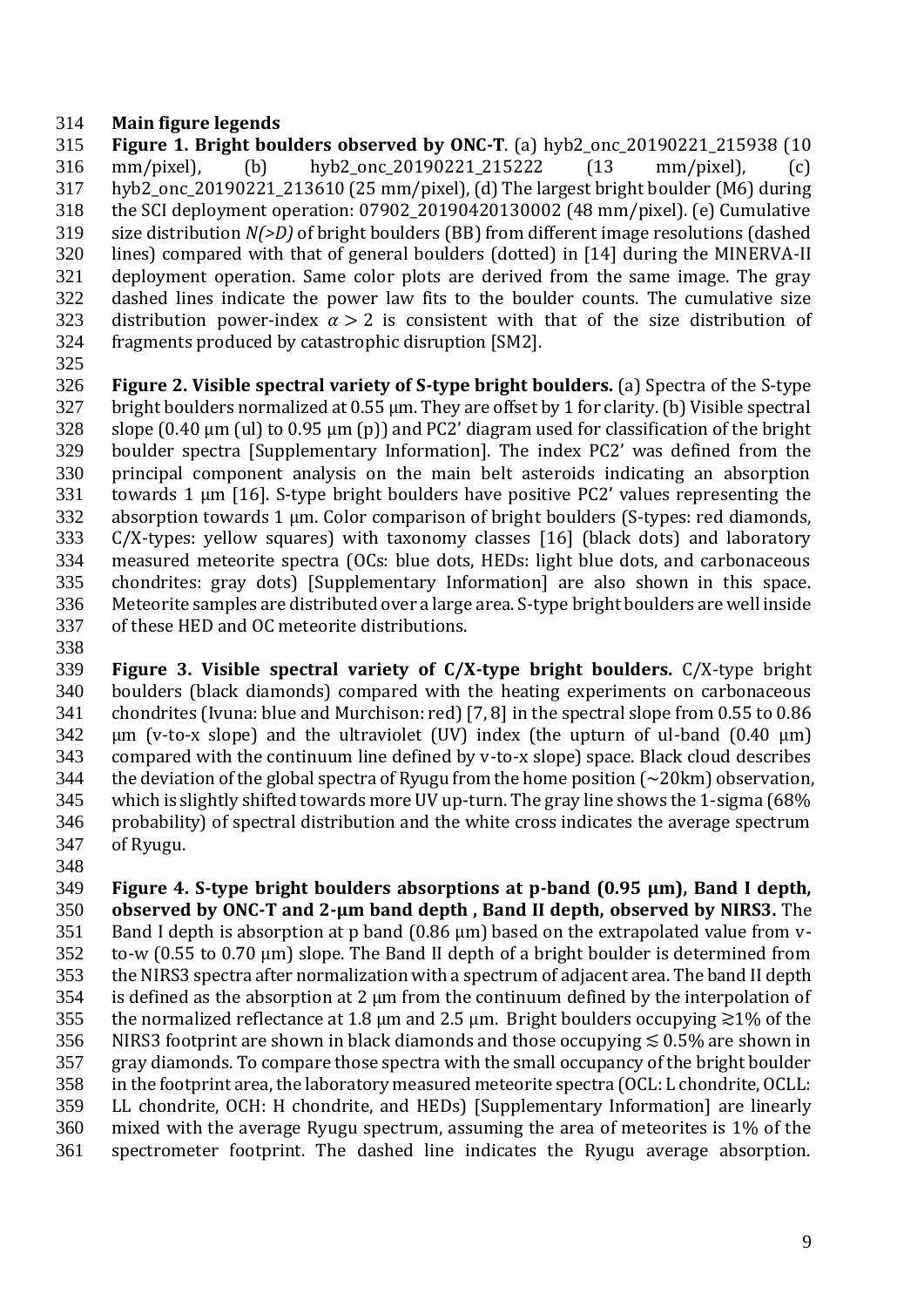- Histograms show the distribution of meteorites along both axes. HEDs are scatter large
- area of band II depth, while OCs shows peak around 0.6%.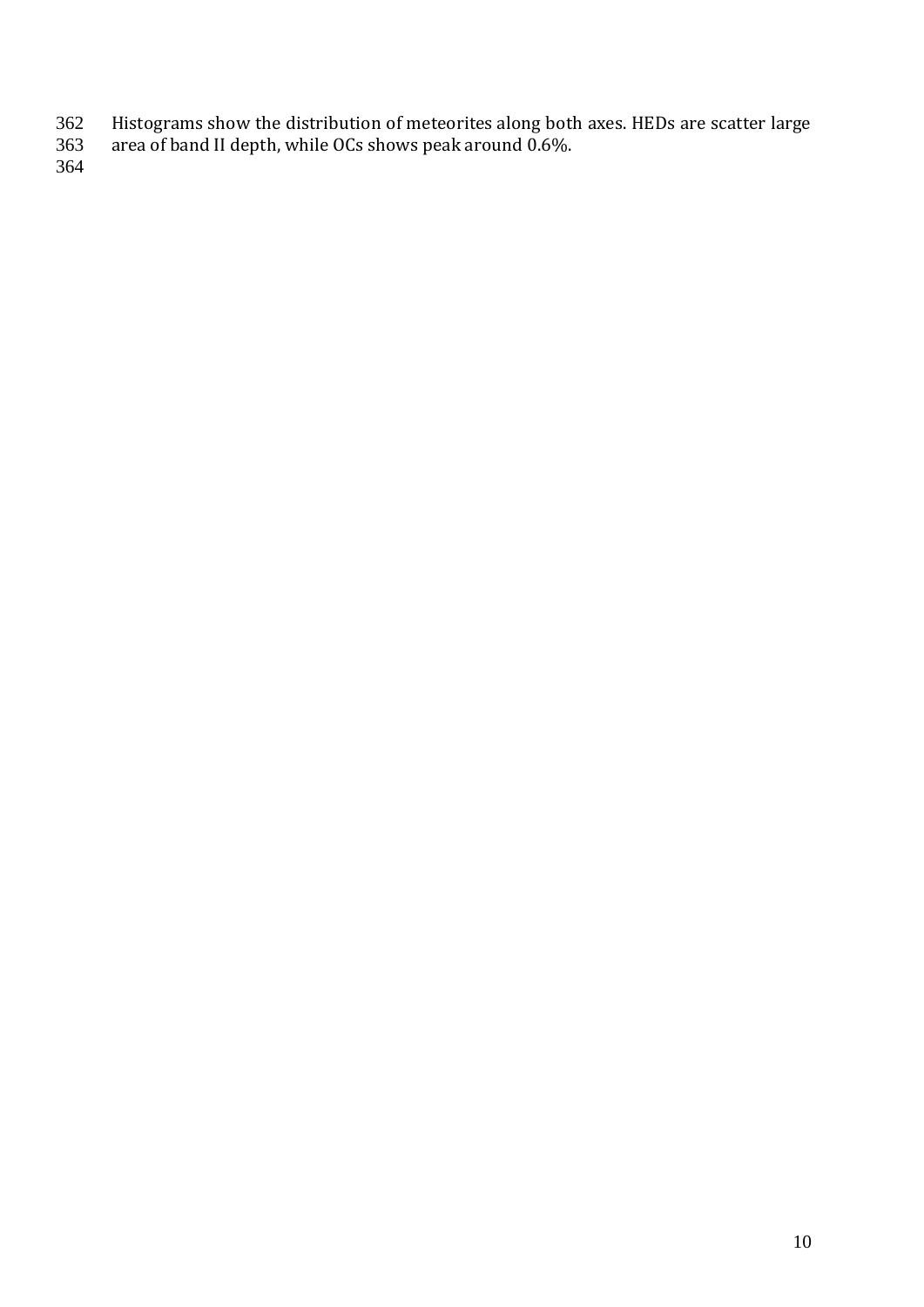- 365 **Methods**
- 366

# 367 **1. ONC-T data processing**

# 368

# 369 *Calibration and extraction of spectral shape and albedo*

 The ONC-T images are calibrated from digital number to radiance factor using the same method described in [29] using the updated flatfields derived by [30]. Owing to the rotation of the asteroid during an image sequence acquisition over a seven-band observation, the position of bright boulder (BB) in the FOV changes slightly over time. The illumination and observation geometrical information are derived by SPICE toolkit based on the shape model and SPICE kernels. Rotational effect results in sub-degree (< 0.2˚) differences in phase angle (i.e., spacecraft–bright boulder–Sun angle) between different bands. Considering this effect, images were photometrically corrected to 378 incidence (i), emission (e), and phase angles ( $\alpha$ ) of 30°, 0°, and 30°, respectively, based on the Hapke disk-resolved model [31] in the supplementary online material of [4].

 Objects smaller than the diameter of 3 pixels cannot be evaluated directly from the image because the point spread function (PSF; FWHM~1.7 pixels, [32]) blurs the radiance from the BB. The radiances from the BB and adjacent area are contaminated. In that case, we need to remove the radiance of the adjacent area from the radiance measurement of the BB (i.e., similar to the point source stellar radiance measurement). Thus, we measured the spectra in either of two ways depending on the size of BBs. 1) For BBs with a diameter >3 pixels, we acquired spectra of BBs by directly averaging the surface spectra. Specifically more than 15 pixels<sup>2</sup> for each BB in each band are averaged in this study. 2) 388 For BBs with diameter  $\leq$  3 pixels, we subtracted the contributions from the adjacent area 389 (labeled background) to the BB, from the total radiance of the BB area ( $ROI_A$  in 390 Supplementary Figure 1). Using the estimated area *S*, the radiance of the BB  $I_{BB}$  is calculated by calculated by

$$
I_{BB} = \frac{I_{ROI_A} - I_{background}}{S}
$$
 (S1)

393 where  $I_{ROI_A}$  is the total radiance in ROI<sub>A</sub> and  $I_{background}$  is the estimated total radiance of 394 the background.  $I_{background}$  is estimated from the surrounding area near the ROI<sub>A</sub> (ROI<sub>B</sub> in Supplementary Figure 1);  $I_{\text{background}} \sim \frac{I_{\text{ROI}_B}}{P^2-r^2}$ 295 in Supplementary Figure 1);  $I_{background} \sim \frac{R_{OIB}}{R^2-r^2}(r^2-S)$ , where *r*=7 pixels and *R=21* 396 pixels are the size of ROIA and ROI<sub>B</sub>, respectively. And the normalized spectrum is 397 obtained by

$$
\bar{I}_{BB} = \frac{I_{BB}}{I_{BB,v}} = \frac{I_{ROI_A} - I_{background}}{I_{ROI_A,v} - I_{background,v}},
$$
(S2)

399 where the subscript v indicates the value for v band.

400 Normal albedo was measured with same way as Eq. (S1) but using the images 401 photometrically corrected to  $(i, e, \alpha) = (0^{\circ}, 0^{\circ}, 0^{\circ})$ .

402

403 Extended Table 1 shows the locations and sizes of the BBs found in the images from 404 the MASCOT hovering operation conducted on 3 to 4 October 2019 at the altitude of  $\sim$ 3 405 km. Extended Figures 1 and 2 show morphologies and spectra of the BBs. The BBs with 406 diameter  $≤ 1$  m in Extended Table 1 are measured by the method #2. 407

408 *Selection Methodology*

409 Bright boulders are identified as areas with peak normal albedo values >1.5 times 410 than Ryugu's globally averaged albedo, with a peak normal albedo >6.8%. For a boulder 411 to be designated as a bright boulder at least 4 adjacent pixels meeting this brightness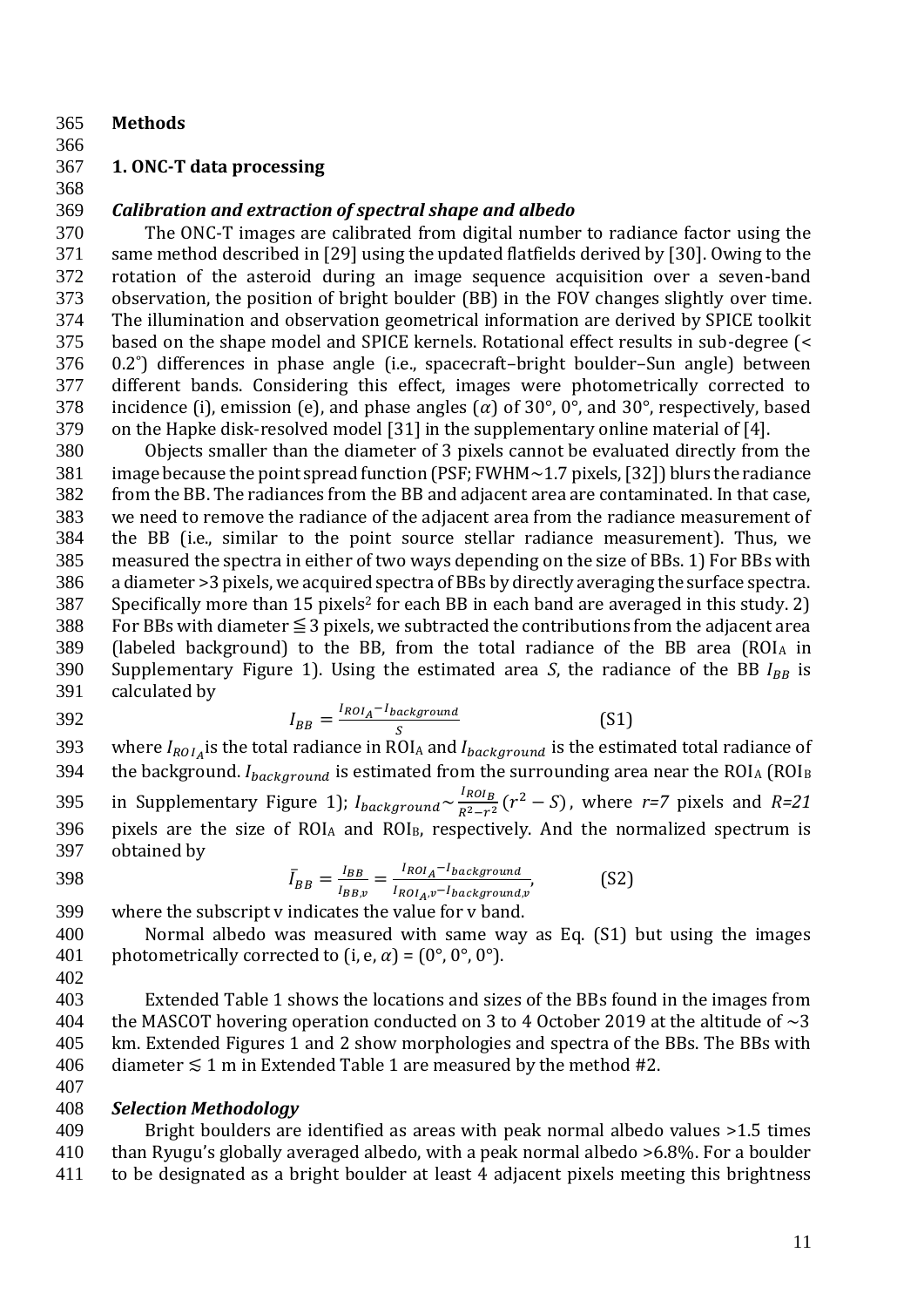criteria was required, eliminating false identifications due to pick up noise or cosmic rays. 413 The standard deviation in normal albedo across Ryugu's surface is  $\pm$  4.1 – 5.0%. The selected normal albedo threshold for bright boulders is well outside this deviation and is distinctly represents an anomalous value.

 We tested the robustness of the threshold for detecting bright boulders. If we set the threshold to 1.6 times the global average, we also found both S- and C/X-type bright boulders. However, we could not detected bright boulder M20 due to its small size, while we could identify bright boulders M1, M11, and M5. The reason M20 was not detected is 421 that our detection criteria require more than four adjacent pixels exceed the threshold. Thus, the choice of brightness threshold does not influence the *spectral type* of bright boulder detected, but limits the *size* of bright boulders that can be detected.

425 If we set the threshold to 1.4 times the global average we find  $\sim$ 30 more C/X-type 426 bright boulders. The albedo and spectral variety of  $C/X$ -type bright boulders are along a continuous range from Ryugu's average, thus it is difficult to distinguish bright boulders if the threshold is set too low. With too low a threshold the photometric error in the derived normal albedo values does not provide a 1 sigma deviation from the global average. The threshold value needs to provide a clear difference between bright boulders and general boulders. A threshold of 1.5 times the global average albedo tested to be the best value to identify anomalously bright boulders.

 It is important to note that classification of a boulder as a 'bright boulder' is based solely on its albedo compared to the global average albedo. The classification into S-type bright boulder and C/X-type bright boulder is based on spectral properties after it has been identified as a bright boulder.

 

# *Classification of bright boulders*

 Based on the taxonomy by [33], we decomposed the spectra of BBs with the same basis vectors, spectral slope and PC2'. The SMASS2 spectral data are available through PDS website ([https://sbn.psi.edu/pds/resource/smass2.html,](https://sbn.psi.edu/pds/resource/smass2.html) [34]). PC2' was obtained from principal component analysis of SMASS2 after each spectrum was normalized by its fitted slope (Supplementary Figure 4). Component PC2' is sensitive to the strength of the 1-µm band absorption and PC3' is sensitive to the combination of the strength of UV absorption and the 0.7-µm band absorption. Note that because our spectra were obtained using broad band filters, the spectra of BBs are interpolated with a spline fitting before principal component decomposition. Within spectral slope and PC2' space, two distinct grouping of asteroids were suggested [33]; the structures were defined as S- and C/X- classes. Taxonomic classification defined by [33] is shown in the Fig. 2. Six BBs with PC2' value greater than 0, correspond to deeper 1-µm absorption, are classified as S-type BBs and others as C/X-type BBs.

*Color indexes*

- Spectral slope:
- Similar to [33], the 7-band or 4-band spectra are fitted to the equation below using the a least-squares method,
- 459  $\bar{R}_i = 1 + \gamma (\lambda_i 0.55)$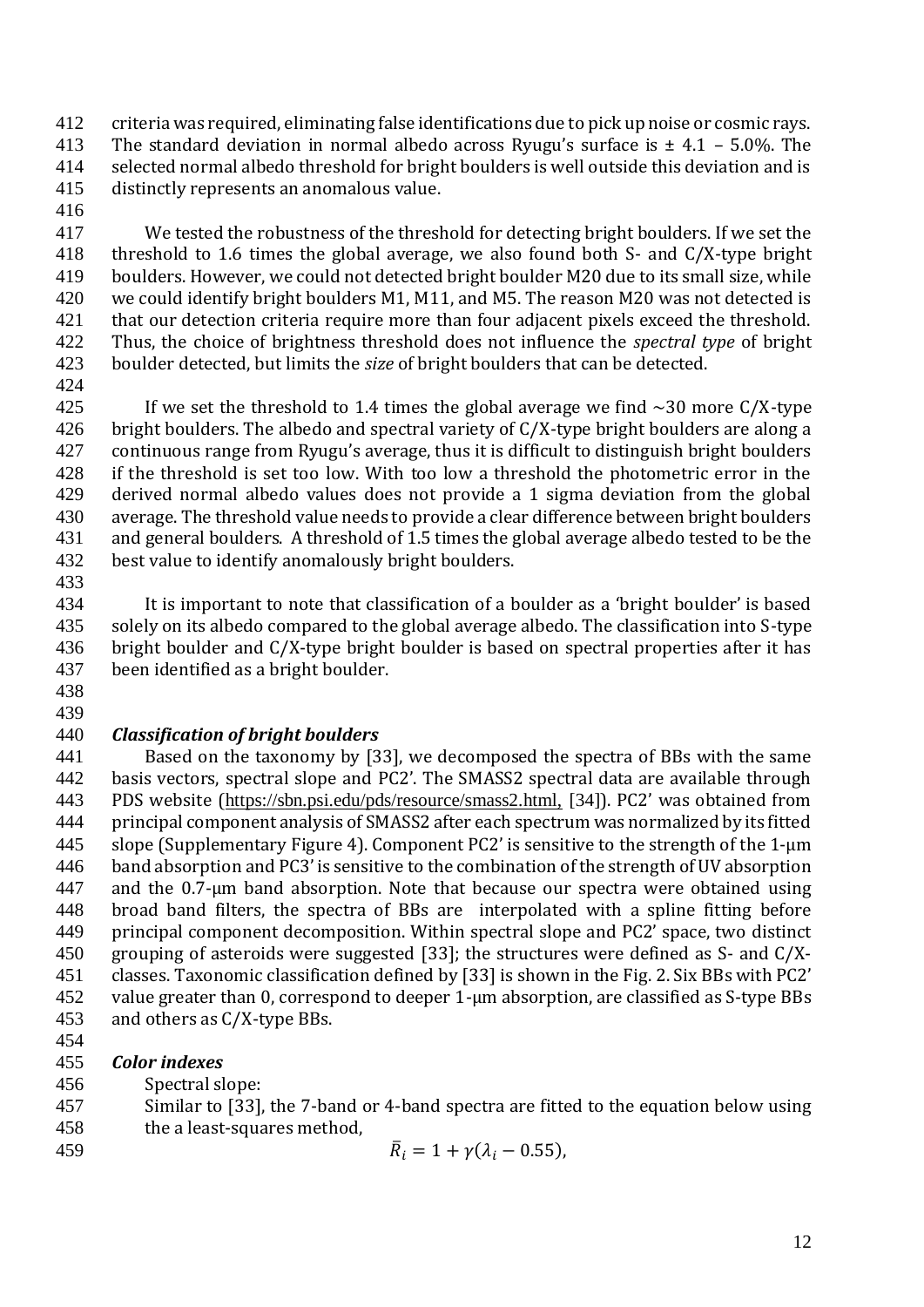460 where  $\bar{R}_i$  is the normalized reflectance at each band (Fig. 2 with i=ul, b, v, Na, w, x, p, 461 and Fig. 4 with i=v, Na, w, x),  $\lambda_i$  is the wavelength of the band in microns 462 [Supplementary information], and  $\gamma$  is the slope of the fitted line, constrained to a [Supplementary information], and  $\gamma$  is the slope of the fitted line, constrained to a value of unity at 0.55 µm.

UV index:

 UV index is defined to measure UV up/down-turn. To consider the effect of the continuum spectral slope, we compute the UV increase/decrease from an extrapolation based on the continuum spectral slope. That is the extrapolated 469 at ul band from the v-to-x slope is calculated first and the UV index  $C_{UV}$  is defined as

471 
$$
C_{UV} = \frac{\bar{R}_{ul}}{\bar{R}_{ul_0}} - 1.
$$

- 472 Thus, when the  $C_{UV}$  is positive, the spectrum has a UV up-turn, and vice versa.
- Band I depth:

 Band I depth is defined to measure the absorption towards 1-µm. To consider the effect of the continuum spectral slope, we compute the p-band increase/decrease from an extrapolation based on the continuum spectral slope. That is, the 478 extrapolated reflectance  $\bar{R}_{p_0}$  at p band from the v-to-w slope is calculated first and 479 the Band I depth  $C_{\text{band}}$  is defined as  $\bar{D}$ 

$$
C_{\text{bandI}} = 1 - \frac{\kappa_p}{\overline{R}_{p_0}}.
$$

- 481 Thus, when the larger the value of  $C_{\text{band}}$ , the deeper the 1-µm band depth, and vice versa.
- 

## **2. Size distribution of bright boulders**

 We analyzed the same five images used in [14] which measured all the boulder size distribution including BBs in the images [14]. We picked up the BBs brighter than 1.5 times the median value for each images (Extended Figure 3). The circular shape of BBs is 488 assumed to calculate the diameter, i.e., the diameter  $D_{BB}$  is converted from pixel area  $S_{pix}$ as

$$
D_{BB} = \sqrt{\frac{S_{pix}l^2}{2\pi}},
$$

 where *l* (m/pixel) is the pixel scale at the altitude of observation. The cumulative number 492 distribution of boulder size can be expressed by  $N(>D) \propto D^{-\alpha}$ , where D is diameter of 493 the BB, and  $\alpha$  is the power-law index. The boulder size distribution in each image is fitted by a power-law based on the maximum likelihood method with goodness-of-fit test based on the Kolmogorov-Smirnov statistic [35] which is implemented in the python library, powerlaw, by [36]. We utilized this python library and found the power-law index for datasets in Extended Table 2. The power-law index value for BBs is similar value to that for all boulders by [14] within the error bars except for the image at the altitude of 65 m. Because in this image apparently, several meter-scaled boulders occupy a large part of the FOV (Extended Figure 3(e)), only a little substrate could be observed. This small area may affect the BB statistics. This similarity in power-law index suggests that the BBs and other boulders could be originated from the same mechanism. Area ratio between all boulders and BBs are derived from the comparison between the intercept of cumulative number distributions of boulders from [14] and BBs counted in this study. Based on the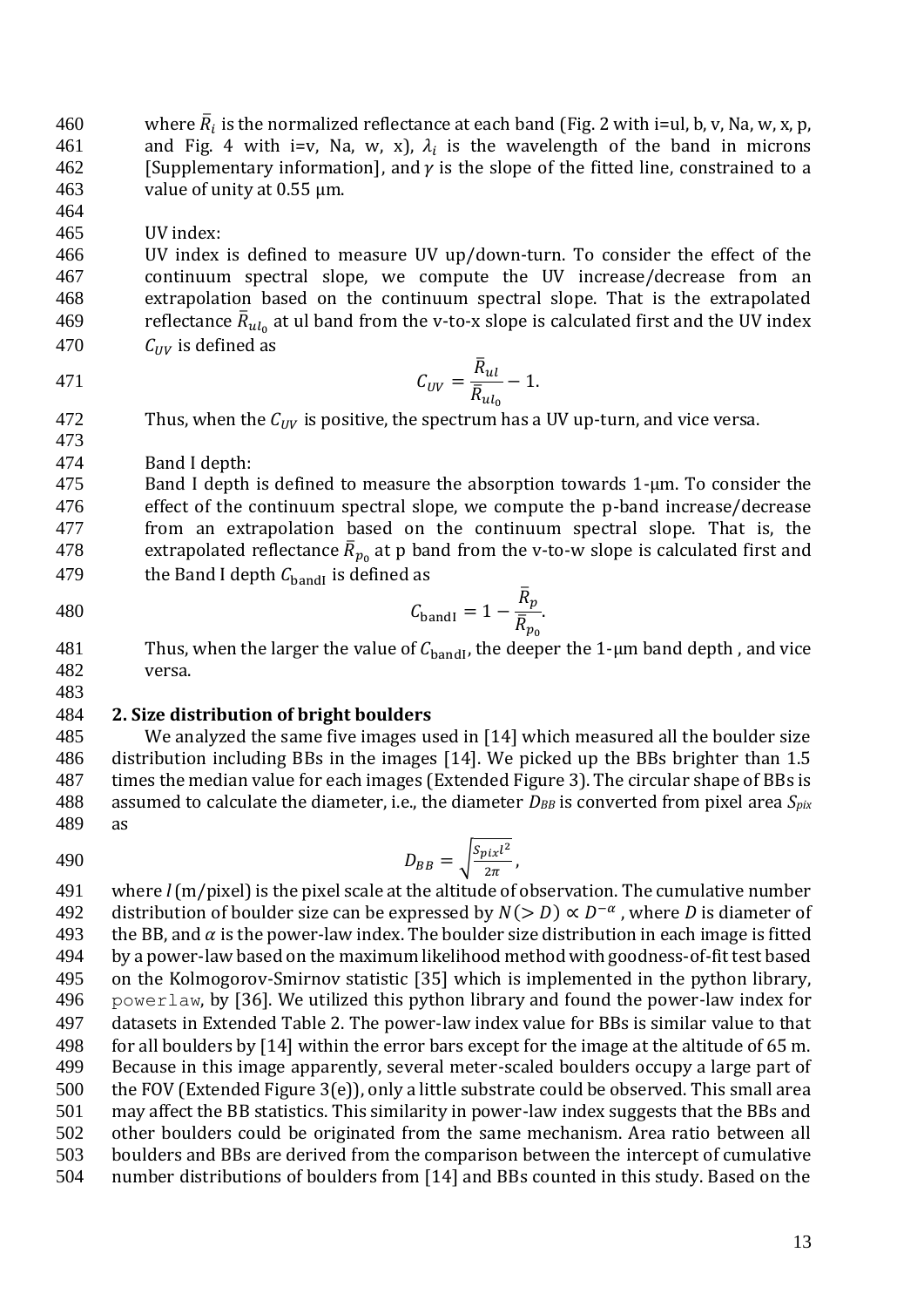image at altitude of 636 m comparison of boulder number at D=0.3 m gives an area ratio of 0.03%, and based on the image at altitude of 75 m comparison of boulder number at D=0.07 m gives an area ratio of 1%.

### **3. NIRS3 data processing**

 We use calibrated NIRS3 spectra acquired between 30 June 2018 and 28 February 2019 to characterize the BBs detected by the ONC visible camera. The calibration steps for NIRS3 spectra are summarized in [37] and [5]. The raw data is calibrated using a transfer function that was computed from the on-ground calibration of the instrument [37]. The obtained radiance is defined as follows:

516 
$$
L(\lambda, T) = r(\lambda) \times \frac{F_{sun}(\lambda) \times cos(i)}{\pi D_{sun-Ryugu}^2} + \varepsilon(\lambda) \times \frac{2hc^2}{\lambda^5} \times \frac{1}{e^{(\frac{hc}{\lambda k_B T})} - 1}
$$
(S3)

518 where  $r(\lambda)$  is the reflectance,  $F_{syn}(\lambda)$  the sun incident flux, *i* the incidence angle and  $\varepsilon(\lambda)$ 519 the surface emissivity that is estimated around 1.87  $\mu$ m. The temperature is retrieved at every location (e.g. for every spectrum), using the Planck function (Eq. (S3)). The 521 obtained reflectance  $r(\lambda)$  is then corrected to standard viewing geometry, incidence, emission, and phase angles of 30°,0°, and 30°, respectively.

 We show in this paper the results for six S-type BBs (Fig. 4). Supplementary Table 1 summarizes the NIRS3 data used in this study. Here we describe the analysis of NIRS3 spectra on one of the largest BBs, M13, as an example. The characterization process is as follows: (1) we search for all NIRS3 spectra that overlap the BB longitude and latitude at  $\pm$  1°; (2) for each day of observation we extract spectra including the BB and spectra excluding the BB to enable comparison. For M13, we find 8 NIRS3 observations that including it, corresponding to a total of 57 spectra (Supplementary Figure 5). 

 The NIRS3 instrument presents a rather low resolution compared to the size of the bright boulder (< 3 m). Therefore, for the in-depth characterization, we use the spectra of highest resolution ~6 m x 6 m (7 August 2018). We found 14 spectra that overlap the 535 BB and 32 spectra in the vicinity of the BB ( $\pm$  5°) for comparison (Supplementary Figure 5c). From those spectra, we computed an average spectrum including M13 (from the 14 blue squares on Supplementary Figure 5c) and an average spectrum excluding M13 (from the 32 yellow squares on Supplementary Figure 5c). There is small variation within those spectra normalized at 2.5 µm. As a result, we also computed error bars for the average spectra by calculating the standard deviation of the normalized reflectance amongst the set of used spectra for both spectra including BB ('in') and adjacent areas ('out') (Extended Figure 4). We observe very slight differences in albedo level between the spectra including and excluding M13 at all resolution (Supplementary Figure 5a). Because the differences in absolute reflectance observed at high resolution may result from shadowing effects which can easily change the reflectance by 10% due to the variation in illumination conditions, we used normalized spectra to evaluate the absorption band. We performed spectral ratio to compare the average normalized spectrum 'in' with the average normalized spectrum 'out' and highlight spectral shape difference (Extended Figure 4). The error bars are calculated from the law of propagation of error as indicated below: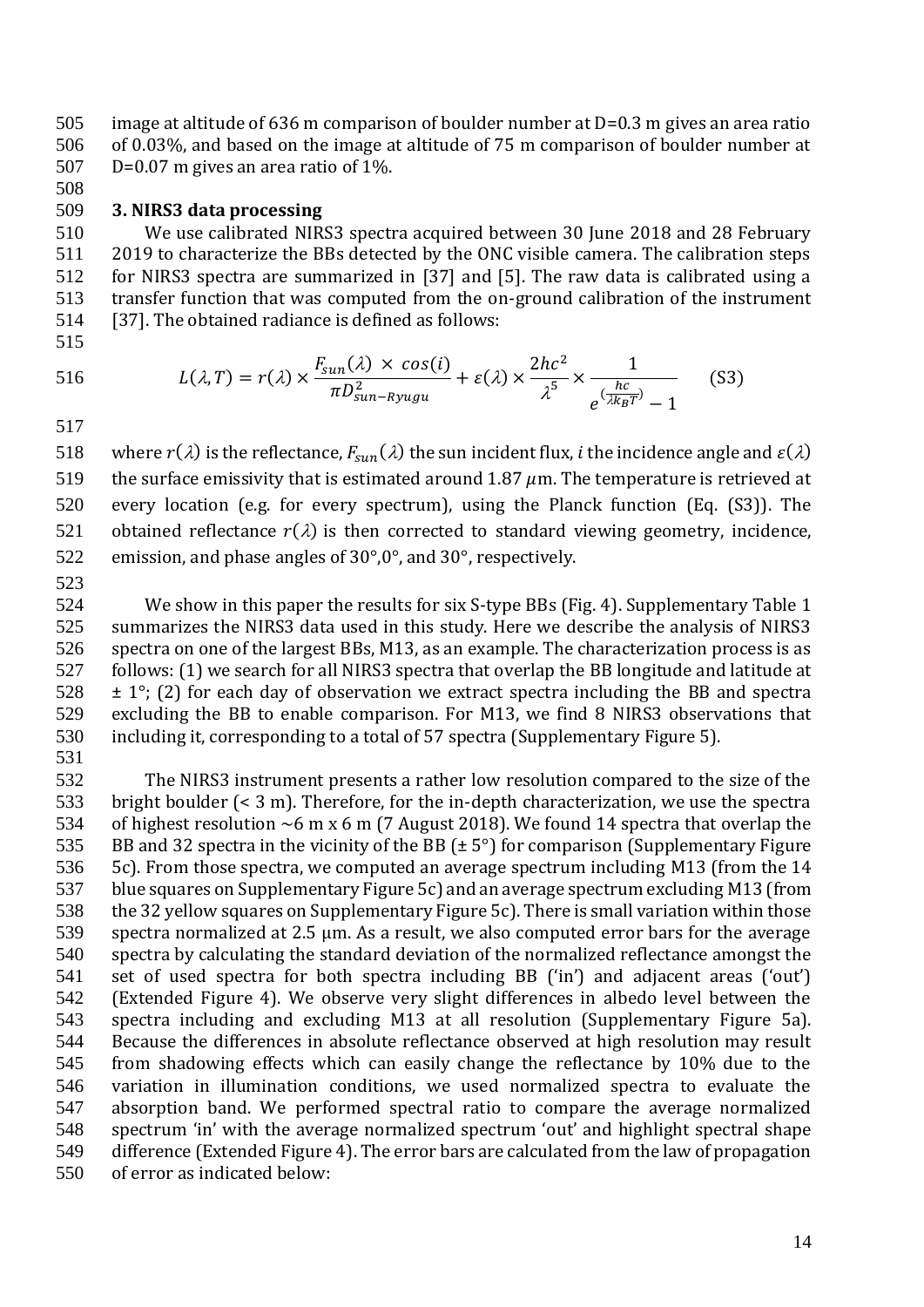551 
$$
\frac{(\bar{R}_{in} \pm \sigma_{in})}{(\bar{R}_{out} \pm \sigma_{out})} = \frac{\bar{R}_{in}}{\bar{R}_{out}} \pm \sqrt{\left(\frac{\sigma_{in}}{\bar{R}_{out}}\right)^2 + \left(\frac{\bar{R}_{in}}{\bar{R}_{out}^2}\sigma_{out}\right)^2},
$$

552 where  $\bar{R}_{in}$  and  $\bar{R}_{out}$  are the average normalized reflectance spectra 'in' and 'out', 553 respectively, and  $\sigma_{in}$  and  $\sigma_{out}$  are the corresponding standard deviations.

 For the calculation of the Band II depth *d2.0*, as summarized in Supplementary Table 1, we use only high resolution spectra (spot size on the surface of Ryugu < 12 m). The absorption degree *d2.0* at 2 µm is measured by computing the ratio between the 557 reflectance at 2.0  $\mu$ m to the interpolated continuum based on the reflectance at 1.8  $\mu$ m and 2.5 µm.

559

562

$$
d_{2.0} = 1 - \frac{0.7 \bar{R}_{2.0}}{0.5 \bar{R}_{1.8} + 0.2 \bar{R}_{2.5}}
$$

560 where the *Rwl* is the reflectance ratio at *wl*=1.8, 2.0, and 2.5 µm. The error in absorption 561 is given by the standard deviation between multiple observations on each site.

#### 563 **4. Collision on Ryugu with an ordinary chondrite**

 One possible explanation for the exogeneous materials is that they fall with a slow velocity so that they do not disrupt on collisions to Ryugu. Here we estimate the peak pressure when an ordinary chondrite (OC) impacts Ryugu. Then we discuss the required condition for that type of soft-landing scenario. The peak pressure during a collision between an OC and a carbonaceous one can be calculated based on the Rankine-Hugoniot equations as:

570 
$$
P_0 = \frac{1}{2} \xi \rho_{0t} C_t^2 \left( 1 + \frac{1}{2} s_t \xi \frac{v}{C_t} \right) \left( \frac{v}{C_t} \right),
$$

571 where  $P_0$  is the initial peak pressure,  $\rho_{0t}$  is the target density,  $C_t$  and  $s_t$  are constants for 572 the Hugoniots state curve, and *v* is the impact speed. The parameter  $\xi$ , related to shock

573 impedance matching, can be approximately obtained as:

 $\zeta \sim 2 / (1 + \frac{\rho_{0t} C_t}{c})$  $\rho_{0i}^{} \mathcal{C}_i^{}$  $574$   $\xi \sim 2/(1 + \frac{P_0 C_1}{G}),$ 

575 where  $\rho_{0i}$  and  $C_i$  are the impactor density and the Hugoniot parameter for the impactor, respectively. The parameters for the Hugoniot state curve, *C* and *s*, were measured by [38] for the CM2 chondrite Murchison (*C=*1.87±0.07 km/s*, s=*1.48±0.03) and the L6 chondrite Bruderheim (*C*=3.11±0.06 km/s, *s*=1.62±0.02). Therefore, the peak pressure can be estimated as in Extended Figure 5. Comparison with the compressive strength of OC is used to estimate the speed of the impactor allowing its survive at impact. The compression strength of OCs was obtained to be 164 ± 106 Mpa based on a compilation of 22 measurements in the literature [39]. The impactor hardly survives at impact speeds  $583 \geq 0.2$  km/s. Thus, exogeneous materials must have collided on Ryugu at speeds < 0.2 km/s, unless they are fragments of a much larger impactor. Furthermore, if the impact speed is > 0.2 km/s, the mass of the largest fragment is < 1% of the mass of original projectile [40]. This suggests that if the BBs larger than 0.5 m were the fragments of a larger impactor with higher velocity, the impactor should be larger than 50 m. However, a 25-m-sized projectile can catastrophically disrupt Ryugu, assuming *QD\**~250 J/kg for non-porous 589 material [41] and  $Q_D^* \sim 800$  J/kg for porous material [26], where  $Q_D^*$  is so-called catastrophic specific impact energy threshold which results in the fragmentation and escape of half of the target mass. Thus, if the exogeneous materials are accumulated on Ryugu by collision during its post-formation evolution, slow collisions < 0.2 km/s are 593 needed.

594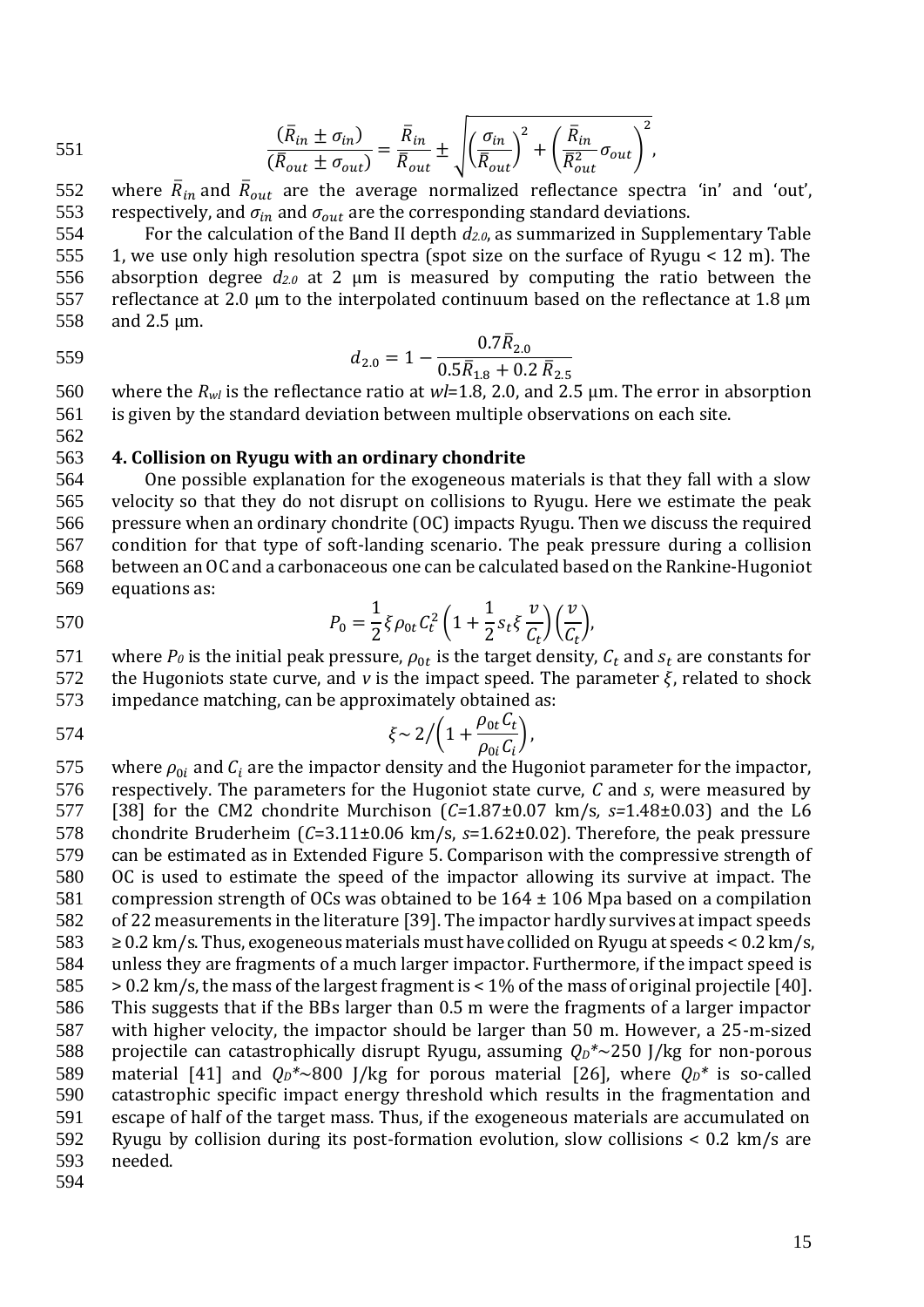## **Data and materials availability:**

- All images and input data used in this study are available at the JAXA Data Archives and Transmission System (DARTS) at
- www.darts.isas.jaxa.jp/planet/project/hayabusa2/Tatsumi\_2020, and higher-level data
- products will be available in the Small Bodies Node of the NASA Planetary Data System
- (https://pds-smallbodies.astro.umd.edu/) 1 year after mission departure from the asteroid.
- 

## **Reference for methods:**

- [29] Tatsumi, E. et al., Updated inflight calibration of Hayabusa2's optical navigation camera (ONC) for scientific observations during the cruise phase. *Icarus* **325**, 153- 195 (2019a).
- [30] Tatsumi, E., et al., Updated flat-fields of ONC-T/Hayabusa2 based on close encounter with Ryugu. *50th Lunar and Planetary Science Conference*, #1745 (2019b).
- [31] Hapke, B., Bidirectional reflectance spectroscopy: 1. Theory. *Journal of Geophysical Research* **86**, 3039–3054 (1981).
- [32] Kameda, S. et al., Preflight Calibration Test Results for Optical Navigation Camera Telescope (ONC-T) Onboard the Hayabusa2 Spacecraft. *Space Science Reviews* **208**, 17-31 (2017).
- [33] Bus, S. and Binzel, R.P., Phase II of the Small Main-Belt Asteroid Spectroscopic Survey. *Icarus* **158**, 146 – 177 (2002).
- [34] Bus, S. and Binzel, R. P., Small Main-belt Asteroid Spectroscopic Survey, Phase II. EAR-A-I0028-4-SBN0001/SMASSII-V1.0. NASA Planetary Data System (2003).
- [35] Clauset, A., et al., Power-law distributions in empirical data. *SIAM Review* **51**, 661- 703 (2009).
- [36] Alstott, J. et al., Powerlaw: a Python package for analysis of heavy-tailed distributions. arXiv: 1305.0215 (2014).
- [37] Iwata, T. et al., NIRS3: The Near Infrared Spectrometer on Hayabusa2., *Space Science Review* **208**, 317-337 (2017).
- [38] Anderson, W. W. and Ahrens, T. J., Shock Wave Equations of State of Chondritic Meteorites. *AIP Conference Proceedings* **429**, 115-118 (1998).
- [39] Flynn et al., Physical Properties of the Stone Meteorites: Implications for the Properties of Their Parent Bodies. *Chemie der Erde* **78**, 269-298 (2018).
- [40] Fujiwara, A., and Tsukamoto, A., Experimental study on the velocity of fragments in collisional breakup. *Icarus*, **44**(1), 142-153 (1980).
- [41] Benz, W. and Asphaug, E., Catastrophic disruptions revisited. *Icarus* **142**, 5-20 (1999).
-